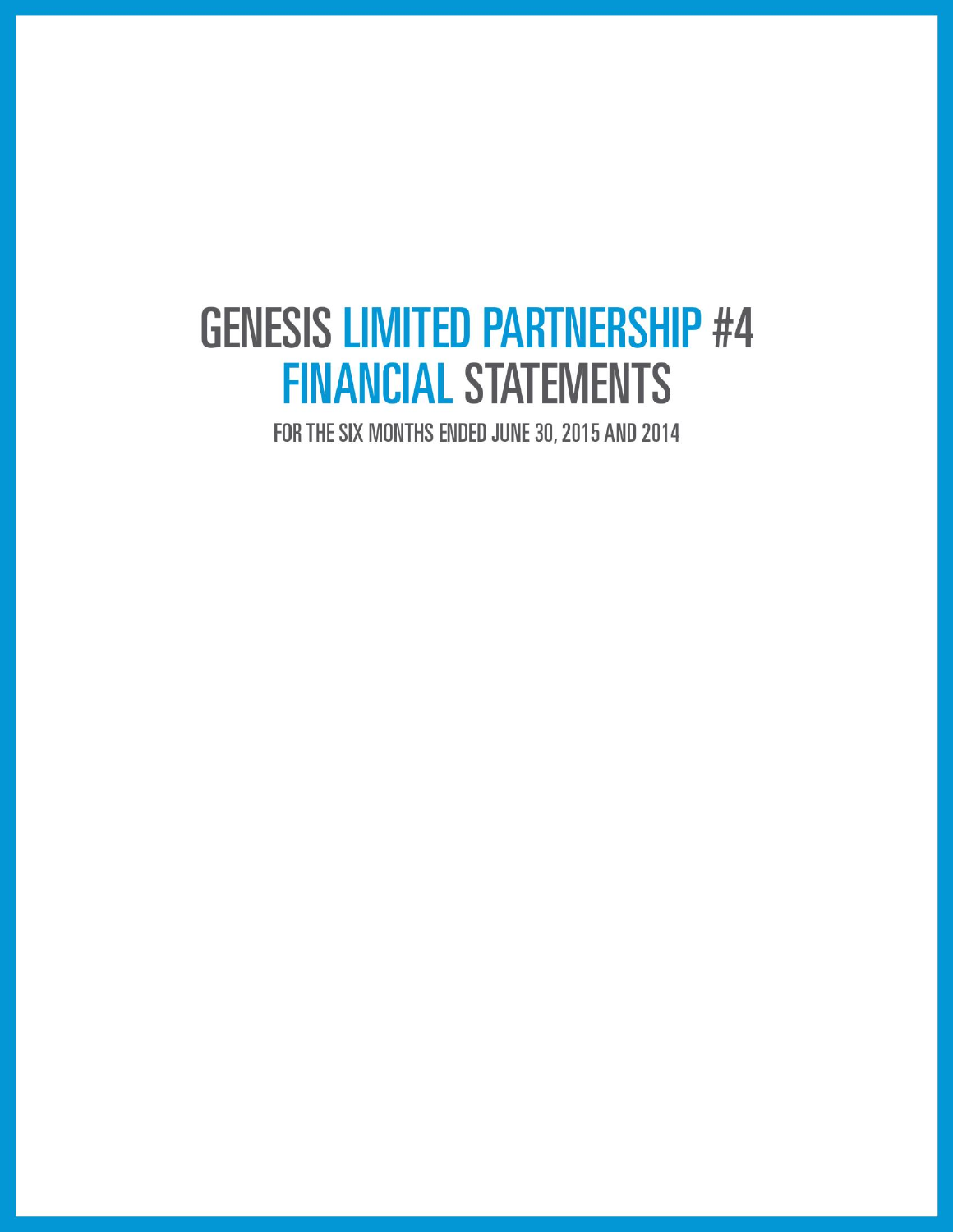## **GENESIS LIMITED PARTNERSHIP #4 NOTICE OF NO AUDITOR REVIEW OF INTERIM FINANCIAL STATEMENTS For the Six Months Ended June 30, 2015 and 2014**

**The accompanying unaudited interim financial statements of Genesis Limited Partnership #4 (the "Partnership") have been prepared by and are the sole responsibility of the Partnership's management. These financial statements have not been independently reviewed or audited.**

**\_\_\_\_\_\_\_\_\_\_\_\_\_\_\_\_\_\_\_\_\_\_\_\_\_\_\_\_\_\_\_\_\_\_\_\_\_\_\_\_\_\_\_\_\_\_\_\_\_\_\_\_\_\_\_\_\_\_\_\_\_\_\_\_\_\_\_\_\_\_\_\_\_\_\_\_\_\_\_\_\_\_\_\_\_\_\_\_\_\_\_\_\_\_\_\_\_\_\_\_\_\_\_\_\_\_\_**

 $\_$  ,  $\_$  ,  $\_$  ,  $\_$  ,  $\_$  ,  $\_$  ,  $\_$  ,  $\_$  ,  $\_$  ,  $\_$  ,  $\_$  ,  $\_$  ,  $\_$  ,  $\_$  ,  $\_$  ,  $\_$  ,  $\_$  ,  $\_$  ,  $\_$  ,  $\_$  ,  $\_$  ,  $\_$  ,  $\_$  ,  $\_$  ,  $\_$  ,  $\_$  ,  $\_$  ,  $\_$  ,  $\_$  ,  $\_$  ,  $\_$  ,  $\_$  ,  $\_$  ,  $\_$  ,  $\_$  ,  $\_$  ,  $\_$  ,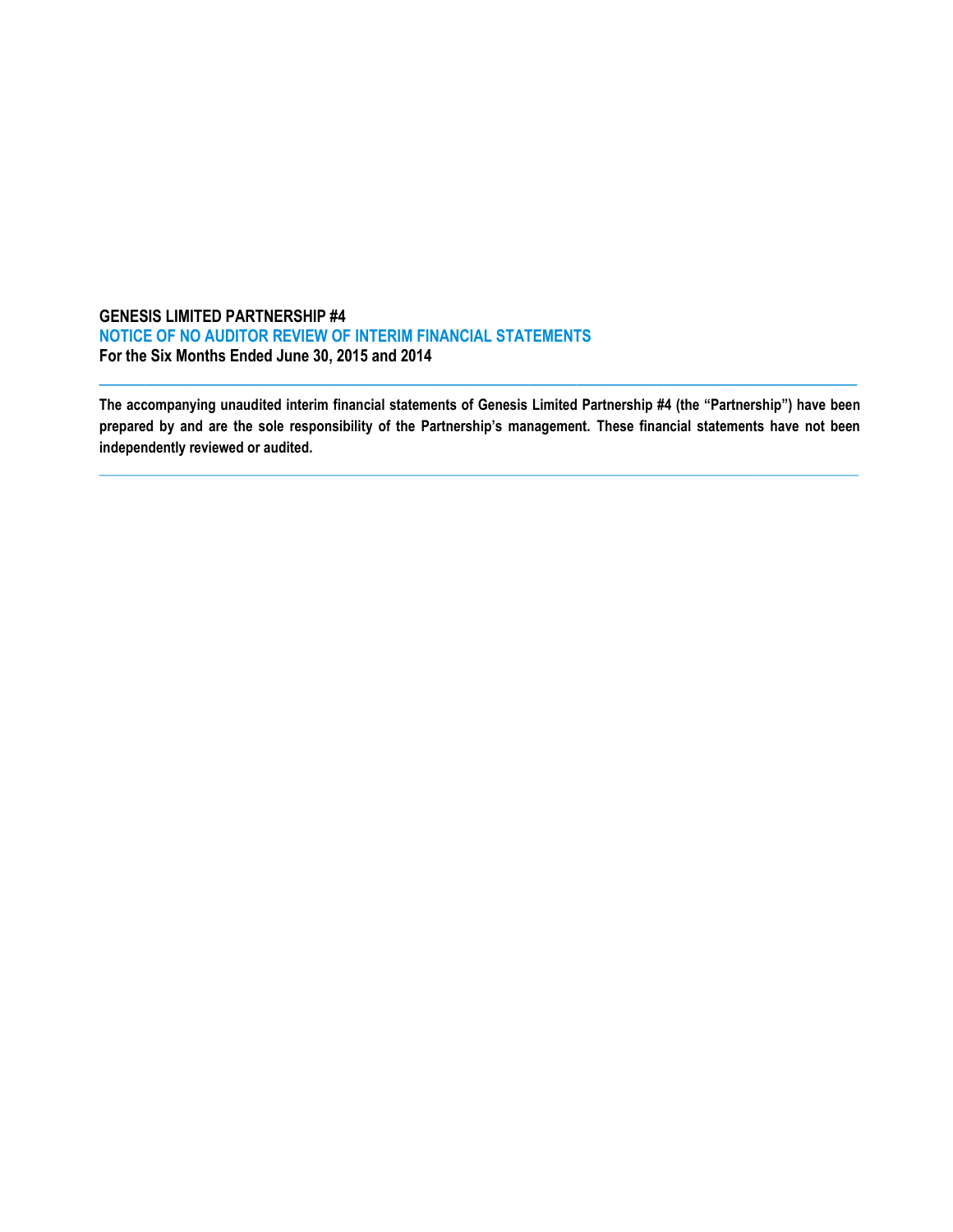# **GENESIS LIMITED PARTNERSHIP #4 BALANCE SHEETS** *(In Canadian dollars) (Unaudited)*

|                                     |              | June 30, 2015 | Dec. 31, 2014 |
|-------------------------------------|--------------|---------------|---------------|
| <b>Assets</b>                       | <b>Notes</b> |               |               |
| Land held for future development    |              | 5,276,967     | 5,276,967     |
| <b>Total assets</b>                 |              | 5,276,967     | 5,276,967     |
| <b>Liabilities</b>                  |              |               |               |
| Amounts due to related parties      |              | 13,075        | 18,599        |
| <b>Total liabilities</b>            |              | 13,075        | 18,599        |
| <b>Equity</b>                       |              |               |               |
| General partner                     |              | 100           | 100           |
| Limited partners                    |              | 5,263,792     | 5,258,268     |
| <b>Total equity</b>                 |              | 5,263,892     | 5,258,368     |
| <b>Total liabilities and equity</b> |              | 5,276,967     | 5,276,967     |

*See accompanying notes to the interim financial statements.*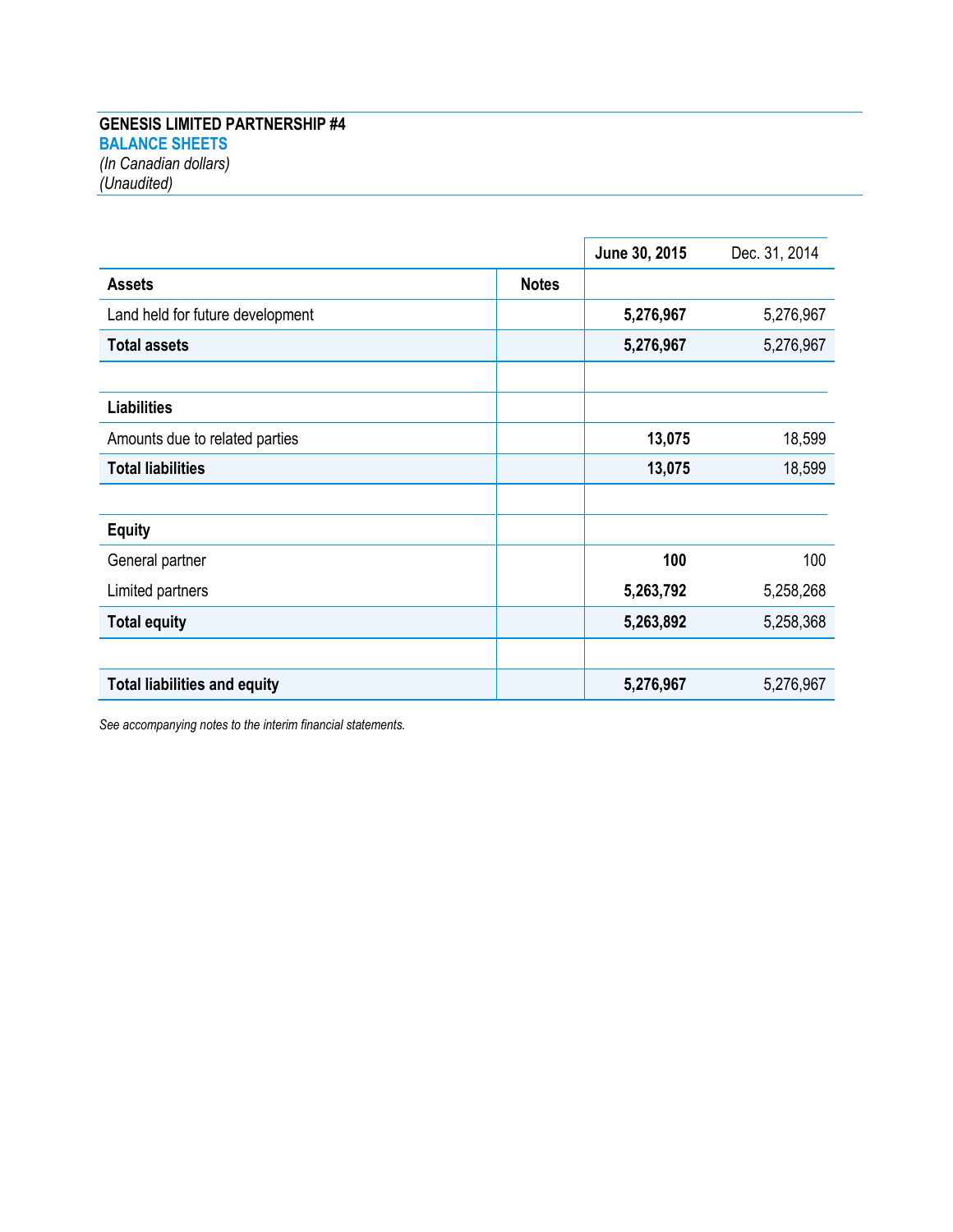# **GENESIS LIMITED PARTNERSHIP #4 STATEMENTS OF COMPREHENSIVE INCOME** *(In Canadian dollars) (Unaudited)*

|                                     |              | Six Months Ended June 30, |       |
|-------------------------------------|--------------|---------------------------|-------|
|                                     |              | 2015                      | 2014  |
| <b>Revenues</b>                     | <b>Notes</b> |                           |       |
| Rental income and other revenue     |              | 5,964                     | 5,964 |
|                                     |              | 5,964                     | 5,964 |
| <b>Expenses</b>                     |              |                           |       |
| General and administrative          |              | 440                       | 739   |
|                                     |              | 440                       | 739   |
|                                     |              |                           |       |
| Earnings being comprehensive income |              | 5,524                     | 5,225 |

*See accompanying notes to the interim financial statements.*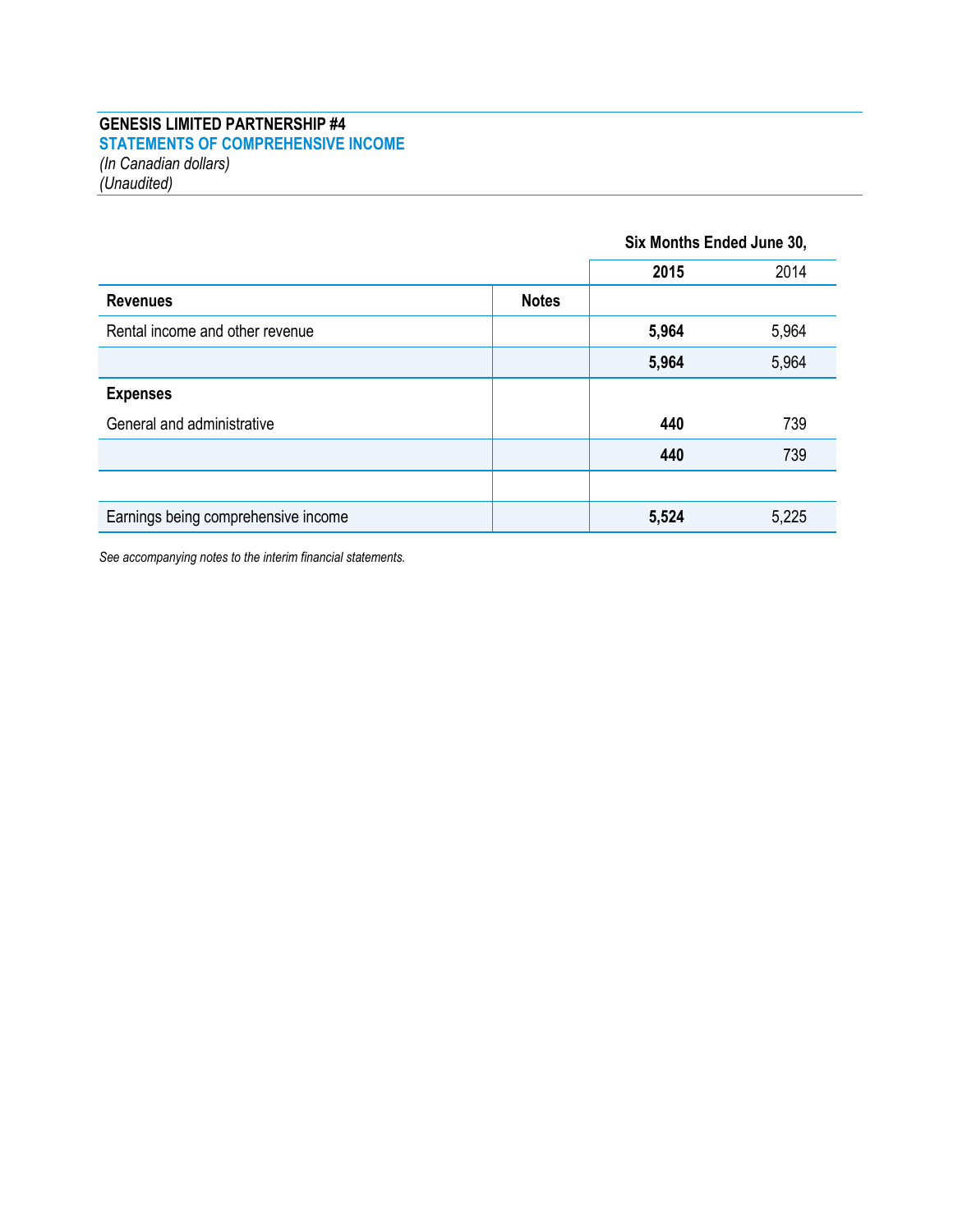## **GENESIS LIMITED PARTNERSHIP #4 STATEMENTS OF PARTNERS' EQUITY For the six months ended June 30, 2015 and 2014** *(In Canadian dollars)*

*(Unaudited)*

|                                     | <b>Net Partners'</b><br><b>Contributions</b> | <b>Retained</b><br><b>Earnings</b> | Partners'<br><b>Equity</b> |
|-------------------------------------|----------------------------------------------|------------------------------------|----------------------------|
| At December 31, 2013                | 5,250,617                                    | (3,899)                            | 5,246,718                  |
| Earnings being comprehensive income |                                              | 5,225                              | 5,225                      |
| At June 30, 2014                    | 5,250,617                                    | 1,326                              | 5,251,943                  |
| Earnings being comprehensive income |                                              | 6,425                              | 6,425                      |
| At December 31, 2014                | 5,250,617                                    | 7,751                              | 5,258,368                  |
| Earnings being comprehensive income |                                              | 5,524                              | 5,524                      |
| At June 30, 2015                    | 5,250,617                                    | 13,275                             | 5,263,892                  |

*See accompanying notes to the interim financial statements.*